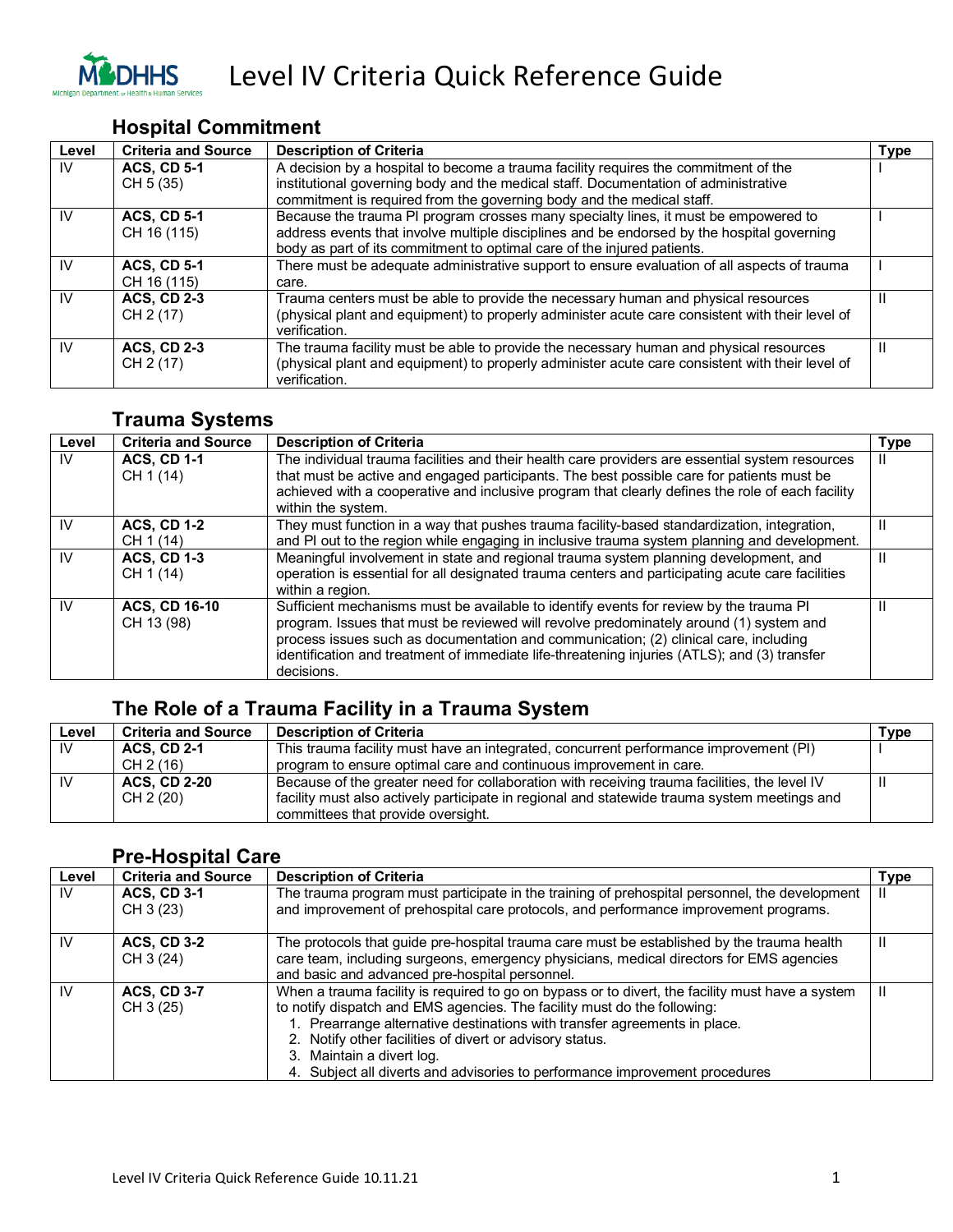

#### **Trauma Program Manager (TPM)/Coordinator**

| Level | <b>Criteria and Source</b> | <b>Description of Criteria</b>                                                            | Type |
|-------|----------------------------|-------------------------------------------------------------------------------------------|------|
| 1V    | <b>ACS. CD 2-17</b>        | For Level I, II, III, and IV trauma centers, a trauma medical director and trauma program |      |
|       | CH 2 (21)                  | manager knowledgeable and involved in trauma care must work together with quidance from   |      |
|       |                            | the trauma peer review committee to identify events; develop corrective action plans; and |      |
|       |                            | ensure methods of monitoring, reevaluation, and benchmarking.                             |      |

### **Trauma Medical Director (TMD)**

| Level     | <b>Criteria and Source</b> | <b>Description of Criteria</b>                                                                | <b>Type</b> |
|-----------|----------------------------|-----------------------------------------------------------------------------------------------|-------------|
| -lV       | <b>ACS, CD 2-17</b>        | The TMD and the TPM knowledgeable and involved in trauma care must work together with         | Ш           |
|           | CH 2 (21)                  | guidance from trauma peer review committee to identify events, develop corrective action      |             |
|           |                            | plans, and ensure methods of monitoring, reevaluation, and benchmarking.                      |             |
| IV        | <b>ACS, CD 5-1</b>         | The trauma medical director and the trauma program manager must have the authority and be     |             |
|           | CH 16 (115)                | empowered by the hospital governing body to lead the program.                                 |             |
| <b>IV</b> | <b>ACS, CD 5-1</b>         | The trauma medical director must have sufficient authority to set the qualifications for the  |             |
|           | CH 16 (115)                | trauma service members, including individuals in specialties that are routinely involved with |             |
|           |                            | the care of the trauma patient                                                                |             |
| <b>IV</b> | <b>ACS, CD 11-87</b>       | The trauma program must also demonstrate appropriate orientation, and credentialing           |             |
|           | CH 11 (86)                 | processes, and skill maintenance for advanced practitioners, as witnessed by an annual        |             |
|           |                            | review by the trauma medical director.                                                        |             |

#### **General Surgery (if available at your facility)**

| Level | <b>Criteria and Source</b> | <b>Description of Criteria</b>                                                                   | Type |
|-------|----------------------------|--------------------------------------------------------------------------------------------------|------|
| 1V    | <b>ACS. CD 2-8</b>         | The maximum acceptable response time is 30 minutes for the highest-level activation tracked      |      |
|       | CH 6 (46)                  | from patient arrival. The minimum criteria for full trauma team activation are provided in Table |      |
|       |                            | 2 in Chapter 5. The program must demonstrate that the surgeon's presence is in compliance        |      |
|       |                            | at least 80 percent of the time. Note: This CD refers to trauma facilities that have trauma      |      |
|       |                            | surgeons on their trauma team 24/7.                                                              |      |

#### **Trauma Team Activation**

| Level     | <b>Criteria and Source</b>                                | <b>Description of Criteria</b>                                                                                                                                                                                                                                                                                                                                                                                                                                                                                                                                                                                                                                                                                                                                                                                | <b>Type</b> |
|-----------|-----------------------------------------------------------|---------------------------------------------------------------------------------------------------------------------------------------------------------------------------------------------------------------------------------------------------------------------------------------------------------------------------------------------------------------------------------------------------------------------------------------------------------------------------------------------------------------------------------------------------------------------------------------------------------------------------------------------------------------------------------------------------------------------------------------------------------------------------------------------------------------|-------------|
| IV        | <b>ACS, CD 5-13</b><br>CH 5 (37)<br>CH 5 (38 - TABLE)     | The criteria for a graded activation must be clearly defined by the trauma facility, with the<br>highest level of activation including the six required criteria listed in Chapter 5; Table 2 of the<br>ACS' "Resources for the Optimal Care of the Injured Patient, 2014." Trauma facilities shall<br>have a trauma team activation protocol/policy to include:<br>Lists of all team members<br>Response requirements for all team members when a trauma patient is enroute or<br>has arrived<br>The criteria for a graded activation must be clearly defined by the trauma center, with<br>$\bullet$<br>the highest level of activation including the six identified, required criteria (Table 2)<br>The person(s) authorized to activate the trauma team.<br>Protocols that guide pre-hospital trauma care | Ш           |
| IV        | <b>ACS, CD 5-15</b><br>CH 5 (38)                          | In Level III and IV trauma centers the team must be fully assembled within 30 minutes.                                                                                                                                                                                                                                                                                                                                                                                                                                                                                                                                                                                                                                                                                                                        | Ш           |
| IV        | <b>ACS, CD 5-16</b><br>CH 5 (40)                          | Other potential criteria for trauma team activation that have been determined by the trauma<br>program to be included in the various levels of trauma activation must be evaluated on an<br>ongoing basis in the PI process to determine their positive predictive value in identifying<br>patients who require the resources of the full trauma team. You must clearly define levels of<br>activation including a consult (Lowest Level of activation) in your activation criteria.                                                                                                                                                                                                                                                                                                                          | Ш           |
| <b>IV</b> | <b>ACS, CD 2-8</b><br>CH 2 (19)                           | The maximum acceptable response time is 30 minutes for the highest-level activation tracked<br>from patient arrival. The minimum criteria for full trauma team activation are provided in Table<br>2 in Chapter 5. The program must demonstrate that the surgeon's presence is in compliance<br>at least 80 percent of the time. Note: This CD refers to trauma facilities that have trauma<br>surgeons on their trauma team 24/7.                                                                                                                                                                                                                                                                                                                                                                            |             |
| <b>IV</b> | <b>ACS, CD 5-14</b><br><b>ACS, CD 5-15</b><br>CH 16 (120) | All trauma team activations must be categorized by the level of response and quantified by<br>number and percentage, as shown in Table 2 (Optimal Care of the Injured Patient).                                                                                                                                                                                                                                                                                                                                                                                                                                                                                                                                                                                                                               | Ш           |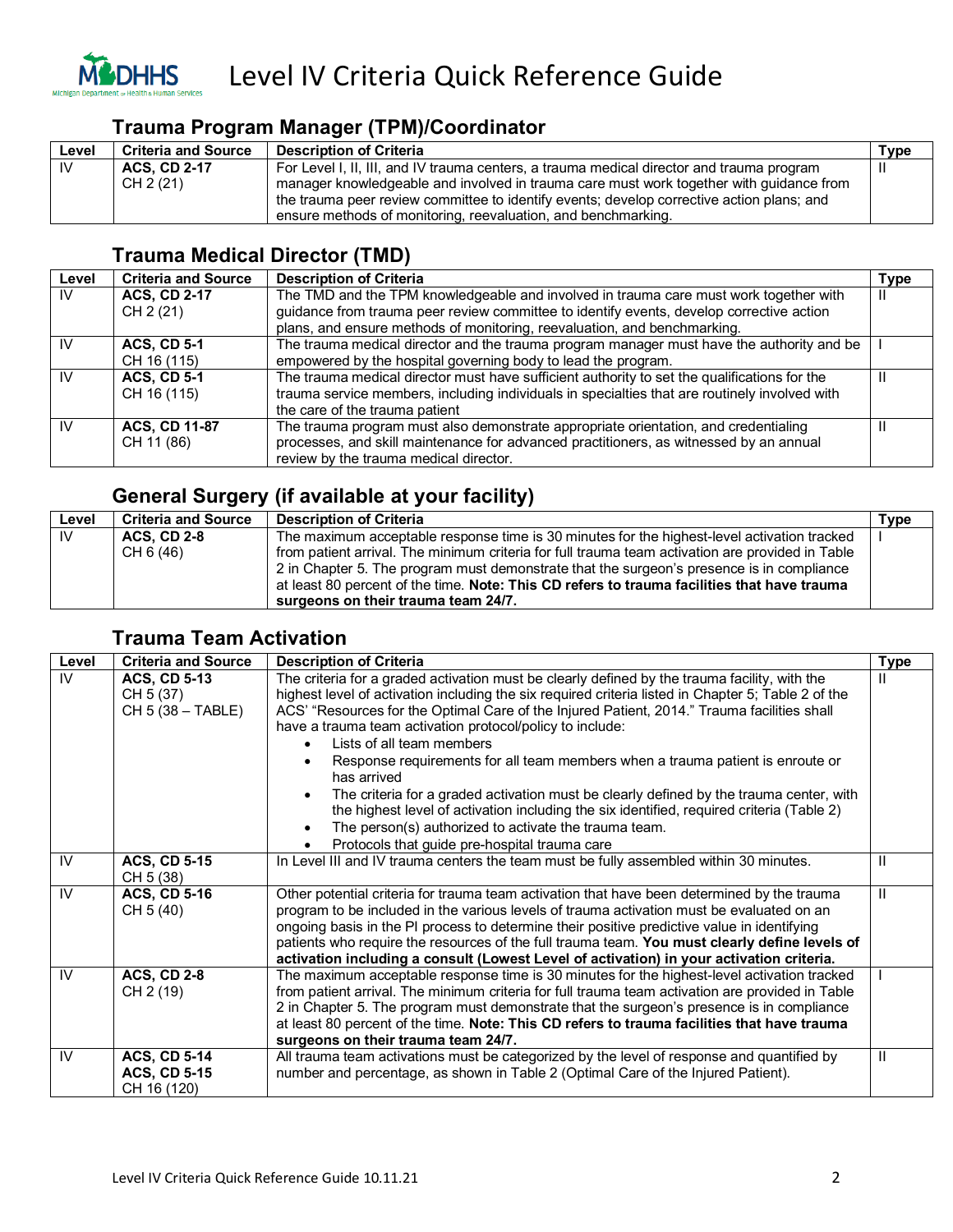

### **Inter-Hospital Transfers**

| Level | <b>Criteria and Source</b> | <b>Description of Criteria</b>                                                                     | <b>Type</b> |
|-------|----------------------------|----------------------------------------------------------------------------------------------------|-------------|
| IV    | <b>ACS. CD 2-13</b>        | Well defined transfer plans are essential.                                                         | ш           |
|       | CH 2 (20)                  |                                                                                                    |             |
| IV    | <b>ACS. CD 2-13</b>        | Collaborative treatment and transfer guidelines reflecting the facilities' capabilities must be    | н           |
|       | CH 2 (20)                  | developed and regularly reviewed, with input from higher-level trauma centers in the region.       |             |
| IV    | <b>ACS, CD 2-13</b>        | Transfer guidelines and agreements between facilities are crucial and must be developed after      | Ш           |
|       | CH 13 (94)                 | evaluating the capabilities of rural hospitals and medical transport agencies.                     |             |
| IV    | <b>ACS, CD 4-1</b>         | Direct physician to physician contact is essential.                                                | Ш           |
|       | CH 4 (31)                  |                                                                                                    |             |
| IV    | <b>ACS, CD 4-1</b>         | Direct contact of the physician or midlevel provider with a physician at the receiving hospital is | Ш           |
|       | CH 4 (31)                  | essential.                                                                                         |             |
| IV    | <b>ACS, CD 4-3</b>         | A very important aspect of inter-hospital transfer is an effective PIPS program that includes      | Ш           |
|       | CH 4 (33)                  | evaluating transport activities. They must perform a PIPS review of all transfers.                 |             |
| IV    | <b>ACS. CD 4-3</b>         | All transfers must be evaluated as part of the receiving trauma facility's performance             | Ш           |
|       | CH 13 (94)                 | improvement (PI) process and feedback should be provided to the transferring facility. The PI      |             |
|       |                            | program includes evaluating transport activities.                                                  |             |

#### **Burn Patients**

| Level     | <b>Criteria and Source</b> | <b>Description of Criteria</b>                                                           | ⊤уре         |
|-----------|----------------------------|------------------------------------------------------------------------------------------|--------------|
| <b>IV</b> | <b>ACS, CD 14-1</b>        | Trauma facilities that refer burn patients to a burn center must have a written transfer | $\mathbf{I}$ |
|           | CH 14<br>(100)             | agreement with the referral burn center.                                                 |              |

#### **Diversion**

| Level | <b>Criteria and Source</b>      | <b>Description of Criteria</b>                                                                                                                                                                                                                                                                                                                                                                                                                                                               | Type |
|-------|---------------------------------|----------------------------------------------------------------------------------------------------------------------------------------------------------------------------------------------------------------------------------------------------------------------------------------------------------------------------------------------------------------------------------------------------------------------------------------------------------------------------------------------|------|
| .IV   | <b>ACS, CD 3-7</b><br>CH 3 (25) | When a trauma facility is required to go on bypass or to divert, the center must have a system<br>to notify dispatch and EMS agencies. The facility must do the following:<br>1. Prearrange alternative destinations with transfer agreements in place.<br>2. Notify other facilities of divert or advisory status.<br>3. Maintain a divert log.<br>4. Subject all diverts and advisories to performance improvement procedures.<br>5. Notify other facilities of divert or advisory status. | Ш    |

## **Emergency Medicine**

| Level | <b>Criteria and Source</b>         | <b>Description of Criteria</b>                                                                                                                                                                                                                                                                                                                                                                                                                                                                  | Type |
|-------|------------------------------------|-------------------------------------------------------------------------------------------------------------------------------------------------------------------------------------------------------------------------------------------------------------------------------------------------------------------------------------------------------------------------------------------------------------------------------------------------------------------------------------------------|------|
| IV    | <b>ACS, CD 2-14</b><br>CH 2 (20)   | A Level IV facility must have 24-hour emergency coverage by a physician or midlevel provider.                                                                                                                                                                                                                                                                                                                                                                                                   |      |
| 1V    | <b>ACS. CD 2-15</b><br>CH 2 (20)   | The emergency department at Level IV centers must be continuously available for<br>resuscitation, with coverage by a registered nurse and physician or midlevel provider, and it<br>must have a physician director.                                                                                                                                                                                                                                                                             | Ш    |
| IV    | <b>ACS, CD 2-16</b><br>CH 2 (20)   | Primary care physicians usually lead the evaluation and resuscitation at these facilities, with<br>the assistance of midlevel providers. These providers must maintain current Advanced<br>Trauma Life Support® certification as part of their competencies in trauma.                                                                                                                                                                                                                          | Ш    |
| 1V    | <b>ACS, CD 17-5</b><br>CH 17 (136) | The successful completion of the ATLS® course, at least once, is required in all levels of<br>trauma centers for all general surgeons (CD 6-10), emergency medicine physicians (CD 7-14)<br>and midlevel providers (CD 11-86) on the trauma team (CD 17-5).                                                                                                                                                                                                                                     | Ш    |
| IV    | <b>ACS. CD 11-86</b><br>CH 11 (86) | Advanced practitioners who participate in the initial evaluation of the trauma patients must<br>demonstrate current verification in ATLS.                                                                                                                                                                                                                                                                                                                                                       |      |
| IV.   | <b>ACS, CD 2-8</b><br>CH 2 (20)    | For Level IV trauma centers, it is expected that the physician (if available) or midlevel provider<br>will be in the emergency department on patient arrival, with adequate notification from the<br>field. The maximum acceptable response time is 30 minutes for the highest level of activation,<br>tracked from patient arrival. The PIPS program must demonstrate that the physician's (if<br>available) or midlevel provider's presence is in compliance at least 80 percent of the time. |      |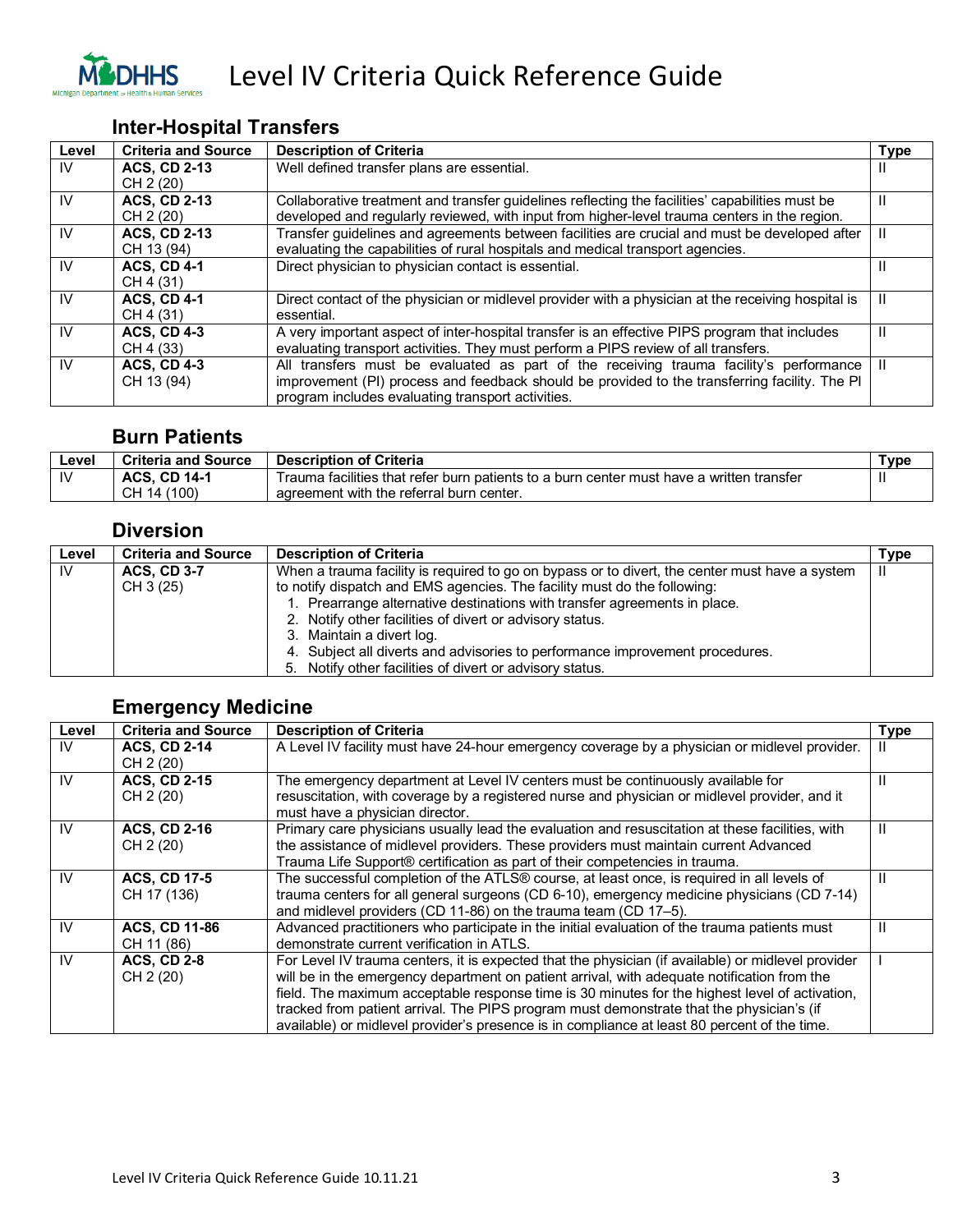

#### **Radiology**

| Level | <b>Criteria and Source</b> | <b>Description of Criteria</b>                                            | туре |
|-------|----------------------------|---------------------------------------------------------------------------|------|
| IV    | <b>ACS. CD 11-29</b>       | Conventional radiography must be available in all trauma facilities 24/7. |      |
|       | (79<br>CH 11               |                                                                           |      |

### **Lab and Blood Bank**

| Level | <b>Criteria and Source</b>         | <b>Description of Criteria</b>                                                                                           | Type |
|-------|------------------------------------|--------------------------------------------------------------------------------------------------------------------------|------|
| IV    | <b>ACS, CD 11-80</b>               | 24-hour availability of a laboratory capable of:                                                                         |      |
|       | <b>ACS, CD 11-81</b><br>CH 11 (85) | · Standard analysis of blood, urine and other body fluids, including micro sampling<br>. Blood typing and cross matching |      |
| IV    | <b>ACS, CD 11-84</b>               | Must have a massive transfusion protocol developed collaboratively between the trauma                                    |      |
|       | CH 11 (85)                         | service/program and the blood bank.                                                                                      |      |

#### **Pediatrics**

| ∟evel | <b>Criteria and Source</b> | <b>Description of Criteria</b>                                                               | ™уре |
|-------|----------------------------|----------------------------------------------------------------------------------------------|------|
| -lV   | <b>ACS. CD 2-19</b>        | In Level I, II, III, IV trauma centers a PIPS program must have audits filters to review and | Ш    |
|       | CH 2 (21)                  | improve pediatric and adult patient care.                                                    |      |
|       |                            |                                                                                              |      |

#### **Solid Organ Procurement**

| ∟evel        | <b>Criteria and Source</b> | <b>Description of Criteria</b>                                                                    | Type |
|--------------|----------------------------|---------------------------------------------------------------------------------------------------|------|
| $\mathbf{N}$ | <b>ACS, CD 21-3</b>        | It is essential that each trauma center have written protocols defining the clinical criteria and |      |
|              | CH 21 (155-156)            | confirmatory tests for the diagnosis of brain death.                                              |      |

#### **Disaster Plan**

| Level     | <b>Criteria and Source</b> | <b>Description of Criteria</b>                                                                     | Type |
|-----------|----------------------------|----------------------------------------------------------------------------------------------------|------|
| IV.       | <b>ACS. CD 20-1</b>        | Trauma facilities must meet the disaster-related requirements of their accrediting body            | Ш    |
|           | CH 20 (149)                | (JCAHO, etc.)                                                                                      |      |
| <b>IV</b> | <b>ACS, CD 20-3</b>        | Hospital drills that test the individual hospital's disaster plan must be conducted at least twice | Ш    |
|           | CH 20 (150)                | a year, including actual plan activations that can substitute for drills.                          |      |
| <b>IV</b> | <b>ACS, CD 20-4</b>        | All hospitals must have a hospital disaster plan described in the hospital's policy and            | Ш    |
|           | CH 20 (152)                | procedure manual or equivalent.                                                                    |      |
| <b>IV</b> | <b>ACS, CD 2-22</b>        | The facility must participate in regional disaster management plans and exercises.                 | Ш    |
|           | CH 2 (20)                  |                                                                                                    |      |

## **Trauma Registry**

| Level | <b>Criteria and Source</b> | <b>Description of Criteria</b>                                                                 | Type |
|-------|----------------------------|------------------------------------------------------------------------------------------------|------|
| IV    | <b>MI, CD 1-1</b>          | All healthcare facilities with an emergency center shall participate in data submission.       |      |
| IV    | <b>MI, CD 1-2</b>          | All data which meets inclusion criteria, as defined in the most current version of "National   |      |
|       |                            | Trauma Data Standard: Data Dictionary", is submitted electronically into the State Trauma      |      |
|       |                            | Registry (ImageTrend). Twelve months of data must be submitted into the State Trauma           |      |
|       |                            | Registry prior to applying for designation as a Michigan trauma facility for the first time.   |      |
| IV    | <b>MI, CD 1-3</b>          | To maintain designation as a Michigan Trauma facility, data is to be submitted electronically  |      |
|       |                            | into the State Trauma Registry quarterly. Dates for submission to be determined by the State   |      |
|       |                            | of Michigan.                                                                                   |      |
| IV    | <b>MI, CD 1-4</b>          | Each healthcare facility is required to designate a person responsible for trauma registry     |      |
|       |                            | activities. This person should have minimal training necessary to maintain the registry. This  |      |
|       |                            | need not be a dedicated position.                                                              |      |
| IV    | <b>ACS, CD 15-1</b>        | The foundation for evaluation of a trauma system is the establishment and maintenance of a     | Ш    |
|       | CH 15 (107)                | trauma registry. Trauma registry data must be collected and analyzed by every trauma facility. |      |
| IV    | <b>ACS, CD 15-3</b>        | The trauma registry is essential to the performance improvement (PI) program and must be       | Ш    |
|       | CH 15 (108)                | used to support the PI process.                                                                |      |
| IV    | <b>ACS, CD 15-3</b>        | The trauma PI program must be supported by a registry and a reliable method of concurrent      | Ш    |
|       | CH 16 (116)                | data collection that consistently obtains information necessary to identify opportunities for  |      |
|       |                            | improvement.                                                                                   |      |
| 1V    | <b>ACS, CD 15-4</b>        | Furthermore, these findings must be used to identify injury prevention priorities that are     | Ш    |
|       | CH 15 (109)                | appropriate for local implementation.                                                          |      |
| IV    | <b>ACS, CD 15-6</b>        | Trauma registries should be concurrent. At a minimum, 80 percent of cases must be entered      | Ш    |
|       | CH 15 (110)                | within 60 days of discharge.                                                                   |      |
|       |                            |                                                                                                |      |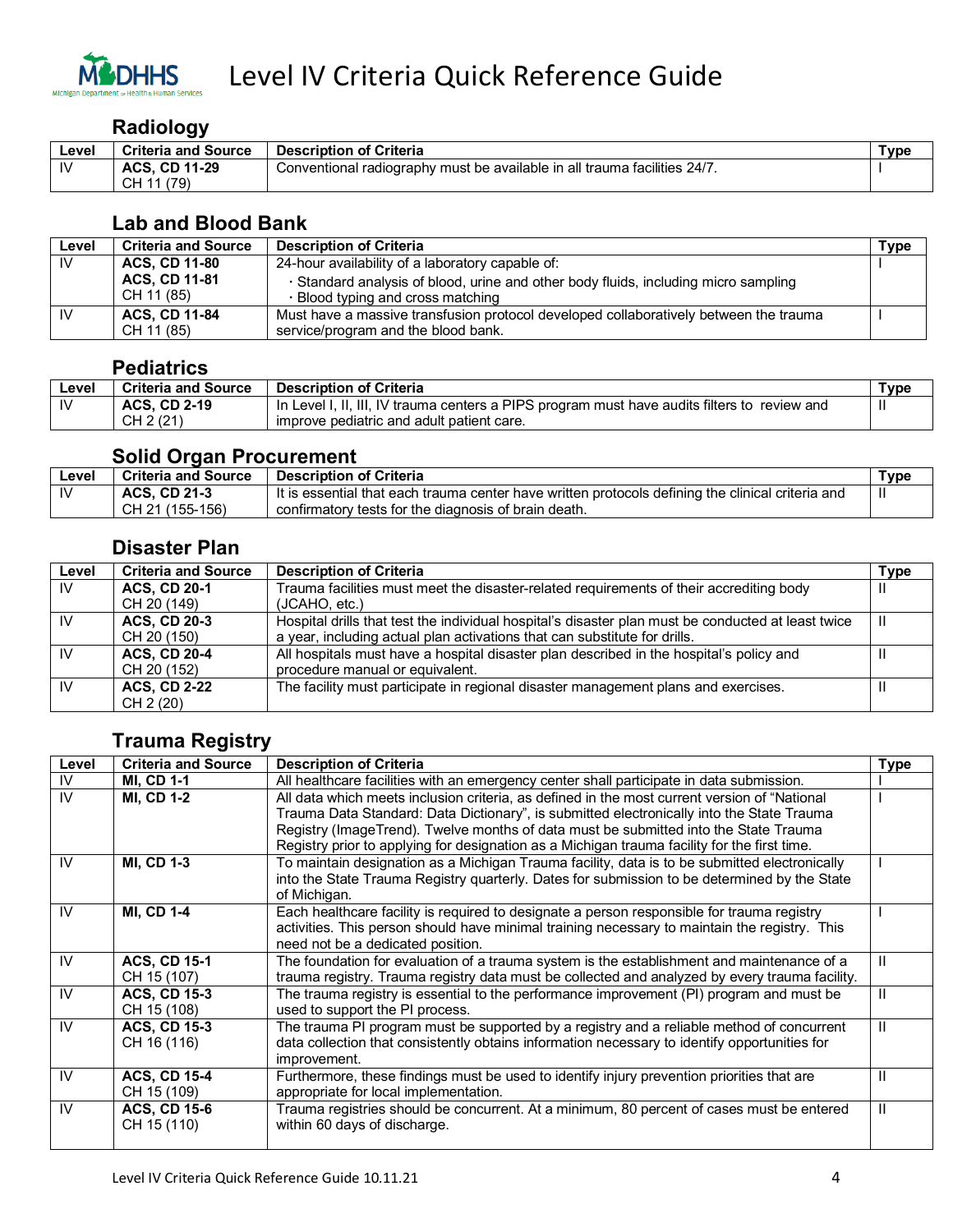

# Level IV Criteria Quick Reference Guide

| <b>IV</b> | <b>ACS. CD 15-8</b><br>CH 15 (111)  | The trauma program must ensure that appropriate measures are in place to meet the<br>confidentiality requirements of the data. |  |
|-----------|-------------------------------------|--------------------------------------------------------------------------------------------------------------------------------|--|
| <b>IV</b> | <b>ACS, CD 15-10</b><br>CH 15 (112) | Strategies for monitoring data validity are essential.                                                                         |  |
| 1V        | <b>ACS CD 15-1</b><br>CH 16 (116)   | The trauma center must demonstrate that all trauma patients can be identified for review.                                      |  |

| Level                   | <b>Criteria and Source</b>    | <b>Description of Criteria</b>                                                                                                                                                                  | <b>Type</b>             |
|-------------------------|-------------------------------|-------------------------------------------------------------------------------------------------------------------------------------------------------------------------------------------------|-------------------------|
| IV                      | <b>MI, CD 2-1</b>             | Demonstrate participation in the regional trauma network performance improvement as                                                                                                             |                         |
|                         |                               | described in the Regional Trauma Network work plan. Minimally, this includes demonstrating                                                                                                      |                         |
|                         |                               | that the healthcare facility is participating in regional data collection, analysis and sharing. A                                                                                              |                         |
|                         |                               | brief description of planned or ongoing participation in the Regional Trauma Network                                                                                                            |                         |
|                         |                               | performance improvement initiatives must be submitted with the designation application.                                                                                                         |                         |
| IV                      | <b>MI, CD 2-3</b>             | Have a written performance improvement plan, which addresses the following:                                                                                                                     |                         |
|                         |                               | 1. Have a process of event identification and levels of review which result in the development                                                                                                  |                         |
|                         |                               | of corrective action plans, and methods of monitoring, re-evaluation, risk stratified                                                                                                           |                         |
|                         |                               | benchmarking must be present and this process must be reviewed and updated annually.                                                                                                            |                         |
|                         |                               | 2. Problem resolution, outcome improvements and assurance of safety (loop closure) must be                                                                                                      |                         |
|                         |                               | readily identifiable through methods of monitoring, re-evaluation, benchmarking and<br>documentation.                                                                                           |                         |
|                         |                               | 3. All criteria for trauma team activation have been determined by the trauma program and                                                                                                       |                         |
|                         |                               | evaluated on an ongoing basis in the PI process.                                                                                                                                                |                         |
|                         |                               | 4. The PI program identifies and reviews documents, findings, and corrective action on the                                                                                                      |                         |
|                         |                               | following five (5) audit filters:                                                                                                                                                               |                         |
|                         |                               | • Any system and process issue                                                                                                                                                                  |                         |
|                         |                               | • Trauma deaths in house or in emergency department                                                                                                                                             |                         |
|                         |                               | • Any clinical care issues, including identifying and treatment of immediate life                                                                                                               |                         |
|                         |                               | threatening injuries                                                                                                                                                                            |                         |
|                         |                               | • Any issues regarding transfer decision                                                                                                                                                        |                         |
|                         |                               | • Trauma team activation times to trauma activation                                                                                                                                             |                         |
|                         |                               | In addition, have a policy in place to review issues that revolve predominately around (1)                                                                                                      |                         |
|                         |                               | system and process issues such as documentation and communication, (2) clinical care                                                                                                            |                         |
|                         |                               | including identification and treatment of immediate life threatening injuries (ATLS); and (3)<br>transfer decisions.                                                                            |                         |
| IV                      | <b>ACS, CD 15-1</b>           | The PI program must be supported by a reliable method of data collection that consistently                                                                                                      | Ш                       |
|                         | CH 16 (114)                   | obtains the information necessary to identify opportunities for improvement.                                                                                                                    |                         |
| IV                      | <b>ACS, CD 11-60</b>          | For all levels of trauma care, the PI program must document that timely and appropriate ICU                                                                                                     | $\overline{\mathbb{I}}$ |
|                         | CH 11 (82)                    | care and coverage are being provided.                                                                                                                                                           |                         |
| $\overline{N}$          | <b>ACS, CD 2-8</b>            | For Level IV trauma centers, it is expected that the physician (if available) or midlevel provider                                                                                              |                         |
|                         | CH 2 (20)                     | will be in the emergency department on patient arrival, with adequate notification from the                                                                                                     |                         |
|                         |                               | field. The maximum acceptable response time is 30 minutes for the highest level of activation,                                                                                                  |                         |
|                         |                               | tracked from patient arrival. The PIPS program must demonstrate that the physician's (if                                                                                                        |                         |
|                         |                               | available) or midlevel provider's presence is in compliance at least 80 percent of the time.                                                                                                    |                         |
| $\overline{\mathsf{N}}$ | <b>ACS, CD 2-17</b>           | The process of event identification and levels of review must result in the development of                                                                                                      | Ш                       |
|                         | CH 16 (115)                   | corrective action plans, and methods of monitoring, reevaluation, and benchmarking must be<br>present.                                                                                          |                         |
| IV                      | <b>ACS, CD 2-18</b>           | Peer review must occur at regular intervals to ensure that the volume of cases is reviewed in a                                                                                                 | $\mathbf{H}$            |
|                         | CH 16 (115)                   | timely fashion.                                                                                                                                                                                 |                         |
| IV                      | <b>ACS, CD 5-16</b>           | Other potential criteria for trauma team activation that have been determined by the trauma                                                                                                     | $\mathbf{H}$            |
|                         | CH 5 (40)                     | program to be included in the various levels of trauma activation must be evaluated on an                                                                                                       |                         |
|                         |                               | ongoing basis in the PI program process to determine their positive predictive value in                                                                                                         |                         |
|                         |                               | identifying patients who require the resources of the full trauma team.                                                                                                                         |                         |
| IV                      | <b>ACS, CD 16-8</b>           | Transfers to a higher level of care within the institution. These transfers must be routinely                                                                                                   | $\mathbf{H}$            |
|                         | CH 16 (124)                   | monitored, and cases identified must be reviewed to determine the rationale or transfer,                                                                                                        |                         |
|                         |                               | adverse outcomes, and opportunities for improvement.                                                                                                                                            |                         |
| IV                      | ACS, CD 9-14, 3-4,<br>$4 - 3$ | Acute transfers out. All trauma patients who are diverted or transferred during the acute phase<br>of hospitalization to another trauma center, acute care hospital, or specialty hospital (for | $\mathbf{H}$            |
|                         | CH 16 (122)                   | example, burn center, re-implantation center, pediatric trauma center) or patients requiring                                                                                                    |                         |
|                         | ALL IN ONE                    | cardiopulmonary bypass or when specialty personnel are unavailable must be subjected to                                                                                                         |                         |
|                         | <b>STATEMENT</b>              | individual case review to determine the rationale for transfer, appropriateness of care, and                                                                                                    |                         |
|                         |                               | opportunities for improvement. Follow up from the center to which the patient was transferred                                                                                                   |                         |
|                         |                               | should be obtained as part of the case review.                                                                                                                                                  |                         |

#### **Performance Improvement**